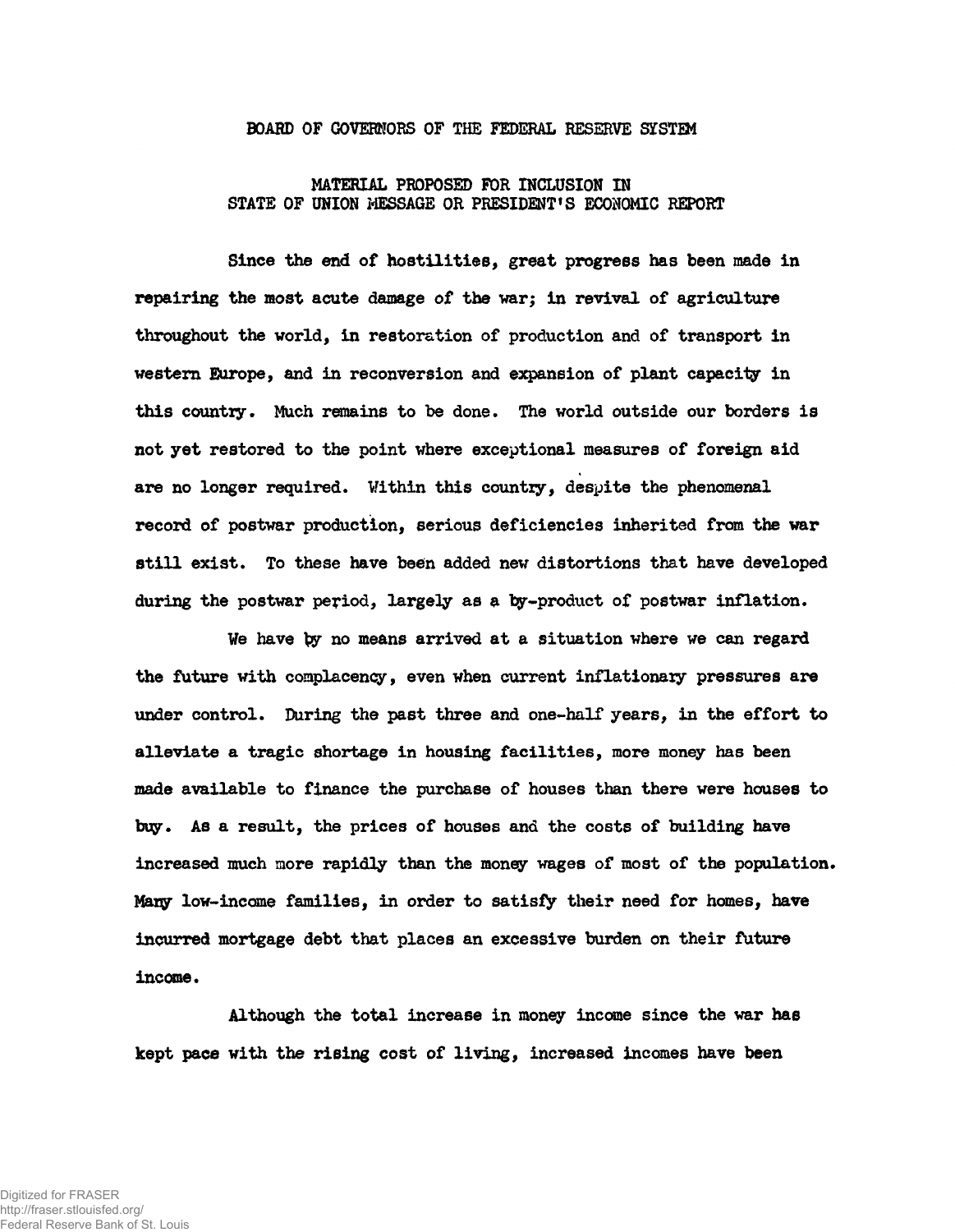unevenly distributed. Some groups in the population have been in a position to increase their incomes, in many cases more rapidly than living costs. These increases, to the extent they were not accompanied by higher productivity, have raised costs and prices and thus accelerated the upward spiral of inflation. Other groups, large in the aggregate, have had little or no increase. The aged and others living on savings and fixed incomes have suffered drastic reductions in purchasing power. Distortions such as these greatly aggravate the problem of long-run stability. Housing and other durable goods, though they may be purchased with the aid of credit, must ultimately be paid for out of income. A lopg continuance of high levels of production, particularly of durable goods and building, requires that costs remain in line with the incomes of the great mass of the people and not simply those segments of the population whose incomes have had a more than average increase.

For a sustained prosperity, it is essential that credit conditions remain sound and that overindebtedness be avoided. It is also essential that we do not, in this period of extraordinary activity, so far anticipate our future capital needs, private as well as public, as to leave no backlogs to draw upon when the current phase of reconversion is over.

It would be possible to achieve a form of temporary stability at the present general level of prices that would conceal serious undercurrents of weakness. If we should undertake to achieve stability by the prop of credit expansion, vhether bank or otherwise, then we

 $-2-$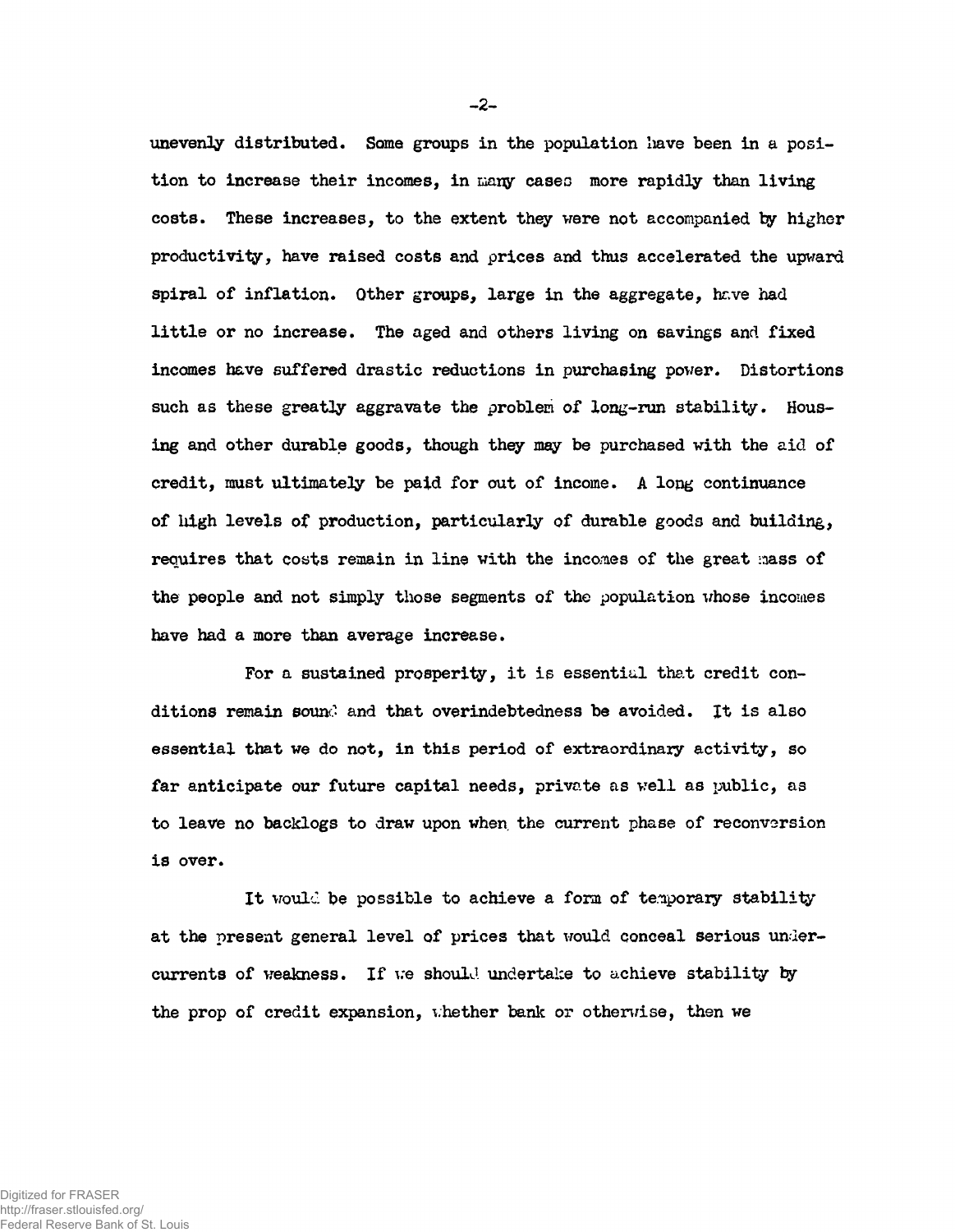**would be storing up trouble\* We would be jeopardizing the future if we were to rely upon expenditures in excess of current savings to finance** heavy new borrowing by businesses, substantial buying on credit by consumers, large mortgage expansion at present high construction costs, and large State and local expenditures for public works. We should refrain, **in a time of inflationazy pressures, from resort to stimulants appropri**ate for counteracting deflationary forces.

**It is of paramount importance to avoid Federal deficits when, as now, production, employment, and incomes are at higher levels than ever before. The most effective way to deal with the basic cause of inflation is by means of a substantial budgetary surplus which can be used to reduce** public debt.

**During the early part of 194B, the major restraining influence was due to the large excess of Federal Government cash receipts over expenditures, amounting to nearly 9 billion dollars. This made possible retirement of public debt held by Federal Reserve Banks and thereby reduced the excessive money supply. During the past year, increased military and foreign aid expenditures were authorised. At the same time Congress reduced taxes. As a result, the budgetary surplus, which had** been a most important anti-inflationary factor, disappeared. It is **essential that it be restored and that acy material increase in Federal <sup>1</sup> expenditures in the next fiscal year be at least offset toy increased taxa**tion.

**A vigorous fiscal policy should be supplemented by corresponding monetary measures« Adequate means should be provided so that monetary**

 $-3-$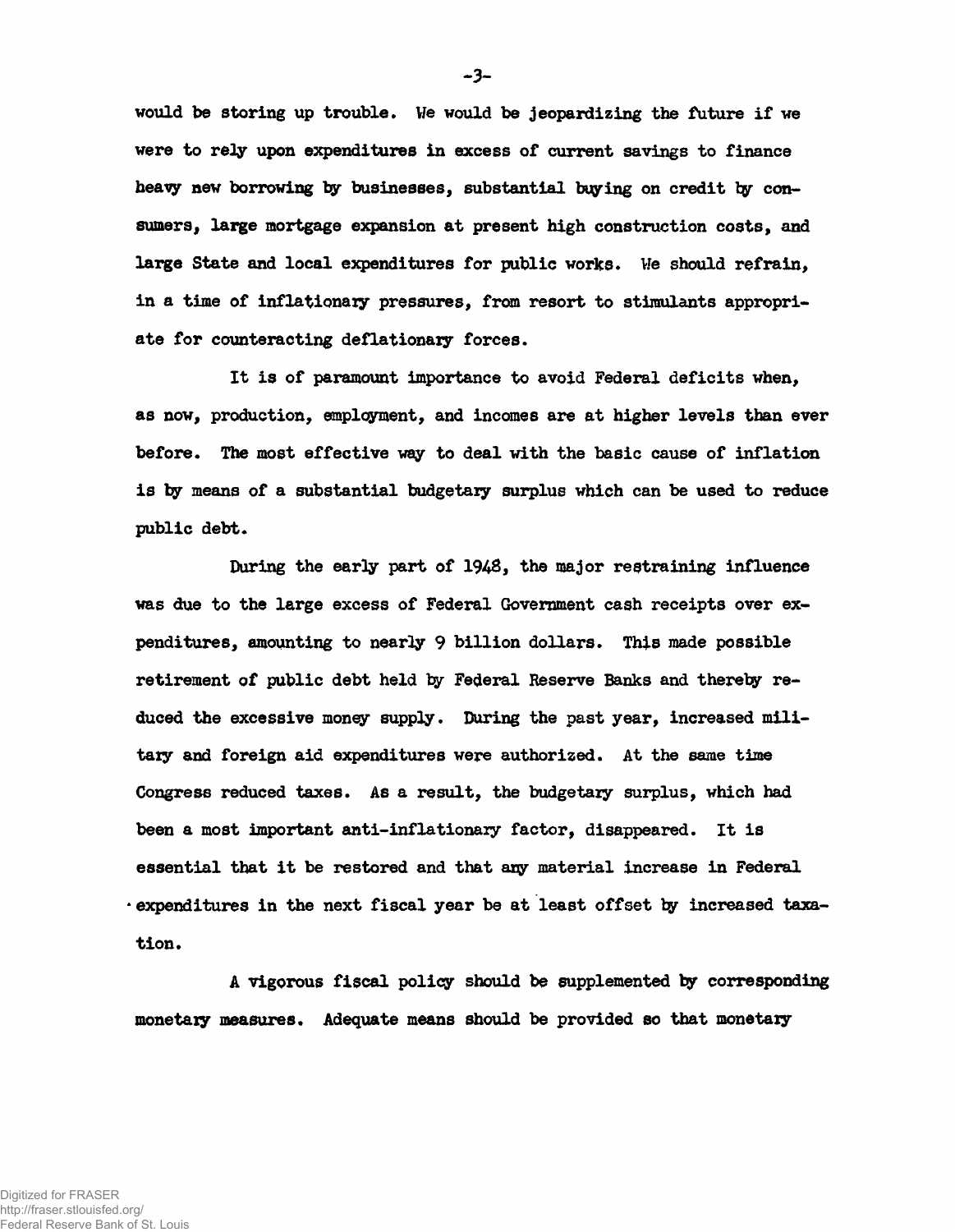**authorities may at all times be in a position to carry out their traditional function of exerting effective restraint upon excessive credit expansion in an inflationary period and, conversely, of easing credit conditions in a time of deflationary pressures.**

## **FURTHER MEASURES OF RESTRAINT**

**The problem of restraining inflation and of promoting sound credit conditions can be dealt with through mary channels of Governmental policy. In addition to restricting the availability of credit and increas**ing taxes in order to curtail buying power, rigid economy and postponement **of all nonessential expenditures are necessary. Allocations may be used to distribute scarce materials and direct price and wage controls can be invoked to hold down the upward spiral of costs, but such measures do not remove the basic causes of inflation.**

**Expenditures not only ty the Federal Government but also ty State and local governments should be confined to absolute essentials. Every possible outlay should be postponed until demand for labor and materials slackens. At such a time, these expenditures would have a sustaining instead of an inflationary influence.**

**During the past year the American Bankers Association has undertaken an organized campaign to discourage banks from extending credits of a recognizable inflationary character. These efforts have had a desirable influence in slackening the rate of bank credit expansion. A similar cooperative effort among all groups of lenders, including those outside the banking field, might also be helpful in the longer-term capital market.**

-4-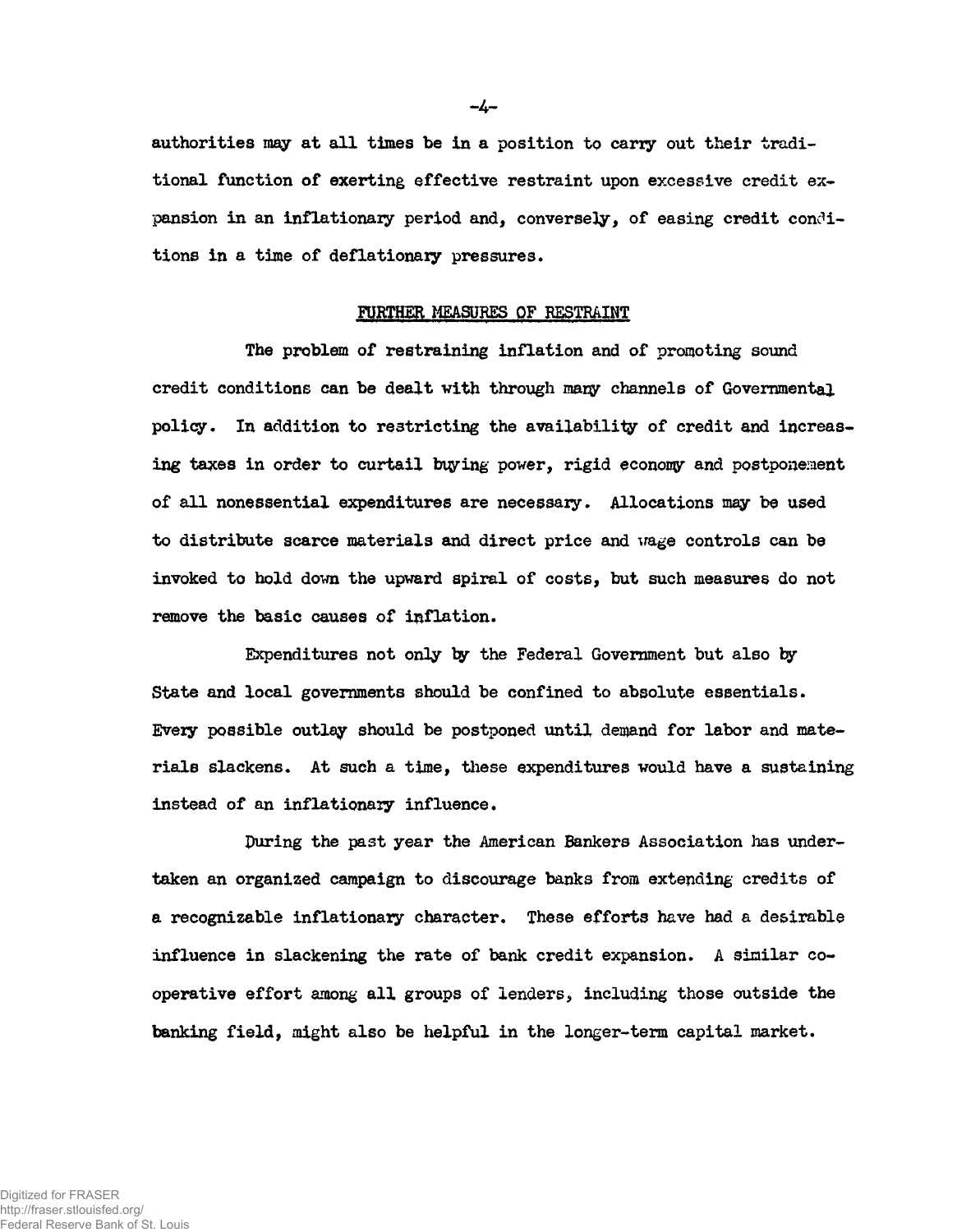**Voluntary efforts of this nature should be encouraged as a supplement to, but not as a substitute for, necessary Governmental measures of restraint.**

**Public debt management.— It is of primary importance to have a budgetary surplus sufficient to permit retirement of a substantial part of the public debt. There have been heavy drafts on wartime savings, invested in public-debt securities, to finance current expenditures. The inflationary effects of these withdrawals should be counterbalanced ty public-debt retirement.**

**The Treasury has a problem of refunding large amounts of maturing obligations and of maintaining a balanced debt structure. Maturities amount to over 50 billion dollars each year and the average maturity of the outstanding debt is steadily shortening. It is necessary that the debt be managed in a manner that will not only encourage nonbank investors to buy and hold Government securities as long-term investments but will also reduce the amount of Government securities held ty the banking system. In order to encourage the holding of Government bonds ty investors, confidence in the stability of bond prices must be maintained. Policies regarding the management of the public debt should be guided by these considerations •**

**Federal Reserve support of Government bond prices.— Stability of bond prices has been maintained. In supporting this market the Federal Reserve Banks increased their holdings of Treasury bonds ty more than 10 billion dollars during the twelve months ending in November.**

**VJhereas in the earlier postwar years Federal Reserve purchases**

**-5-**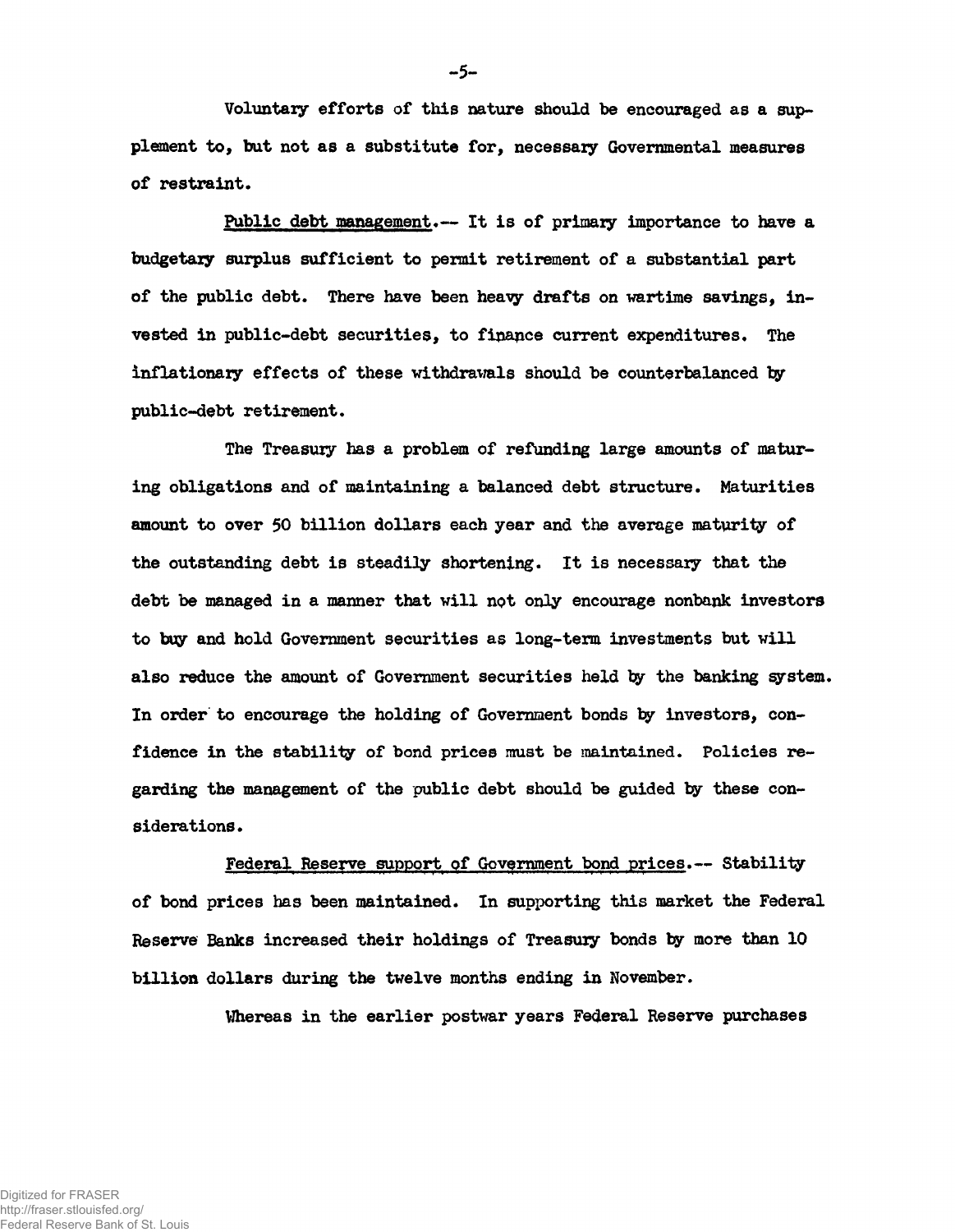**were largely from banks wishing funds to expand other types of credit, during the past year the bulk of purchases has been of long-term bonds held by insurance companies and othsr nonbank investors. The magnitude of sales by these investors reflects the hea^y demand for investment funds. These withdrawals from past accumulations of funds for current ex**penditures add heavily to inflationary pressures.

**The policy of purchasing Treasury bonds in order to maintain stability in the bond market has confronted the Federal Reserve System** with a serious dilemma. These purchases not only increase the supply of **money currently available but also supply the banking system with additional reserves on which bank credit can be pyramided. The Reserve System has endeavored to prevent the reserves thus created, as well as additional reserves arising from gold inflow, from becoming the basis for a further multiple expansion of bank credit. With this purpose in view, two sets of measures have been adopted, one dealing with short-tera interest rates, the other with reserve requirements. Although these measures alone can not arrest inflation, they exert a desirable restraint.**

**Increase in short-term interest rates.— Interest rates on shortterm Government securities have been permitted to rise somewhat from the vezy low levels maintained during the war and early postvar years. Banks** and other holders of liquid funds were thereby encouraged to purchase and **hold short-term securities. As a result, Federal Reserve Banks reduced their holdings of short-term securities by almost the same amount as their purchases of bonds, thus preventing a corresponding expansion in bank reserves.**

Digitized for FRASER http://fraser.stlouisfed.org/

Federal Reserve Bank of St. Louis

**-6-**